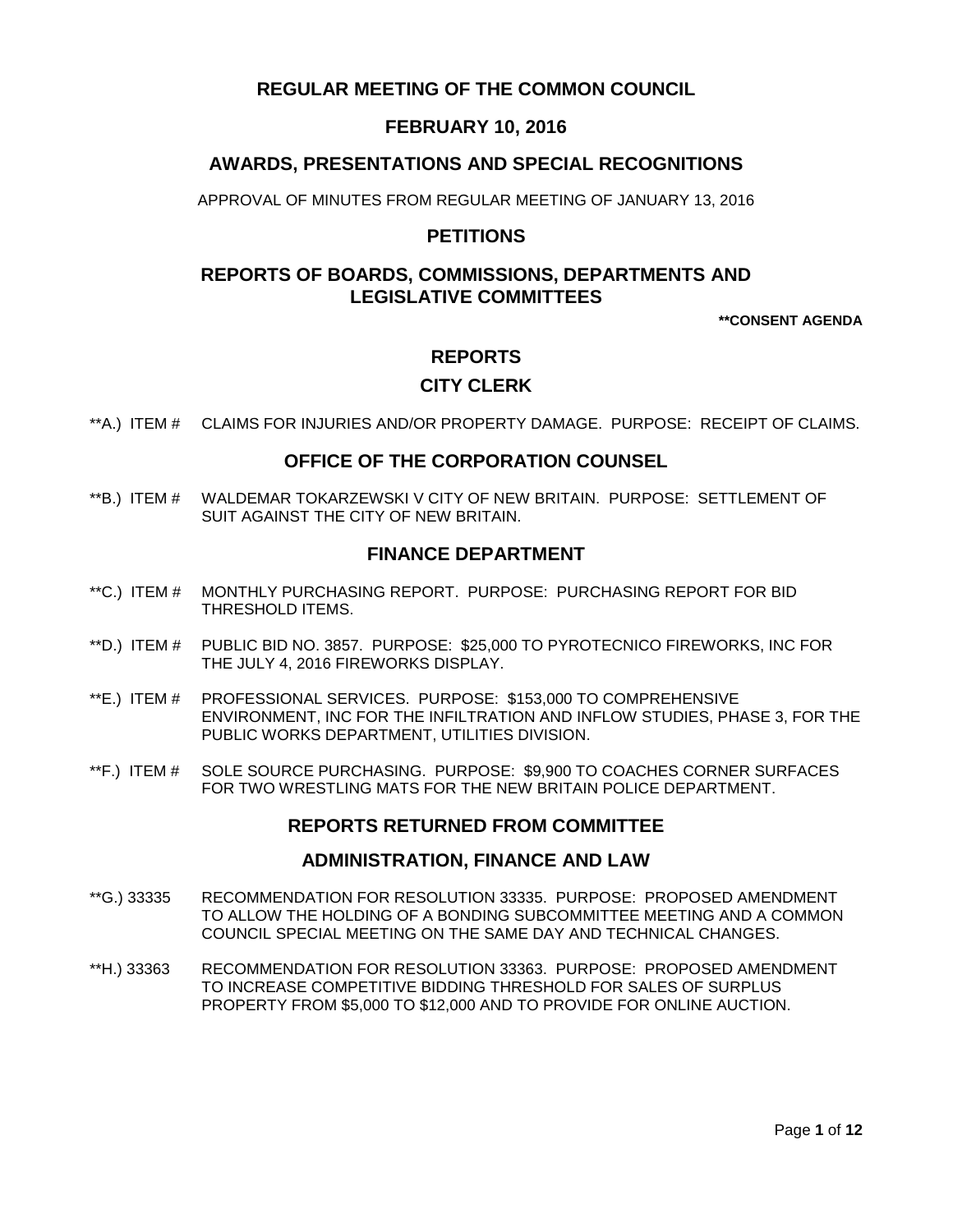# **RESOLUTIONS RETURNED FROM COMMITTEE**

- 1.) 33335 [CODE OF ORDINANCES SEC. 2-44.1. PURPOSE: PROPOSED AMENDMENT TO ALLOW](#page-6-1)  [THE HOLDING OF A BONDING SUBCOMMITTEE MEETING AND A COMMON COUNCIL](#page-6-1)  [SPECIAL MEETING ON THE SAME DAY AND TECHNICAL CHANGES.](#page-6-1)  [J. GIANTONIO, C. CARLOZZI, JR.](#page-6-1)
- 2.) 33363 [CODE OF ORDINANCES SEC. 2-566\(b\). PURPOSE: PROPOSED AMENDMENT TO](#page-7-0)  [INCREASE COMPETITIVE BIDDING THRESHOLD FOR SALES OF SURPLUS PROPERTY](#page-7-0)  [FROM \\$5,000 TO \\$12,000 AND TO PROVIDE FOR ONLINE AUCTION. R. SMEDLEY](#page-7-0)

### **NEW RESOLUTIONS**

- 3.) ITEM # [CHARTER REVISION. PURPOSE: ESTABLISH](#page-8-0) CHARTER REVISION COMMITTEE AND [APPOINTMENT OF MEMBERS. J. GIANTONIO, D. SALERNO](#page-8-0)
- 4.) ITEM # [LITTLE POLAND FESTIVAL. PURPOSE: LICENSE TO BE ISSUED FOR PURPOSE OF](#page-10-0)  [CONDUCTING A FESTIVAL. D. DAVIS, S. BLACK, T. COLLINS, C. POLKOWSKI](#page-10-0)
- 5.) ITEM # [PUBLIC PARKING SYSTEM. PURPOSE: LETTER OF AGREEMENT WITH WILLIAM BLAIR](#page-10-1)  [& COMPANY, LLC TO CONDUCT A STUDY OF THE NEW BRITAIN PUBLIC PARKING](#page-10-1)  [SYSTEM. J. GIANTONIO](#page-10-1)
- 6.) ITEM # [WILLOW BROOK PARK. PURPOSE: AUTHORIZATION TO EXECUTE A FIVE YEAR LEASE](#page-11-0)  [AGREEMENT WITH CONNECTICUT UNITED FOOTBALL CLUB FOR THE UTILIZATION OF](#page-11-0)  [THE VETERANS MEMORIAL STADIUM.](#page-11-0)  [S. BLACK, J. HARGRAVES, D. SALERNO, L. SALVIO](#page-11-0)

### **UNFINISHED BUSINESS**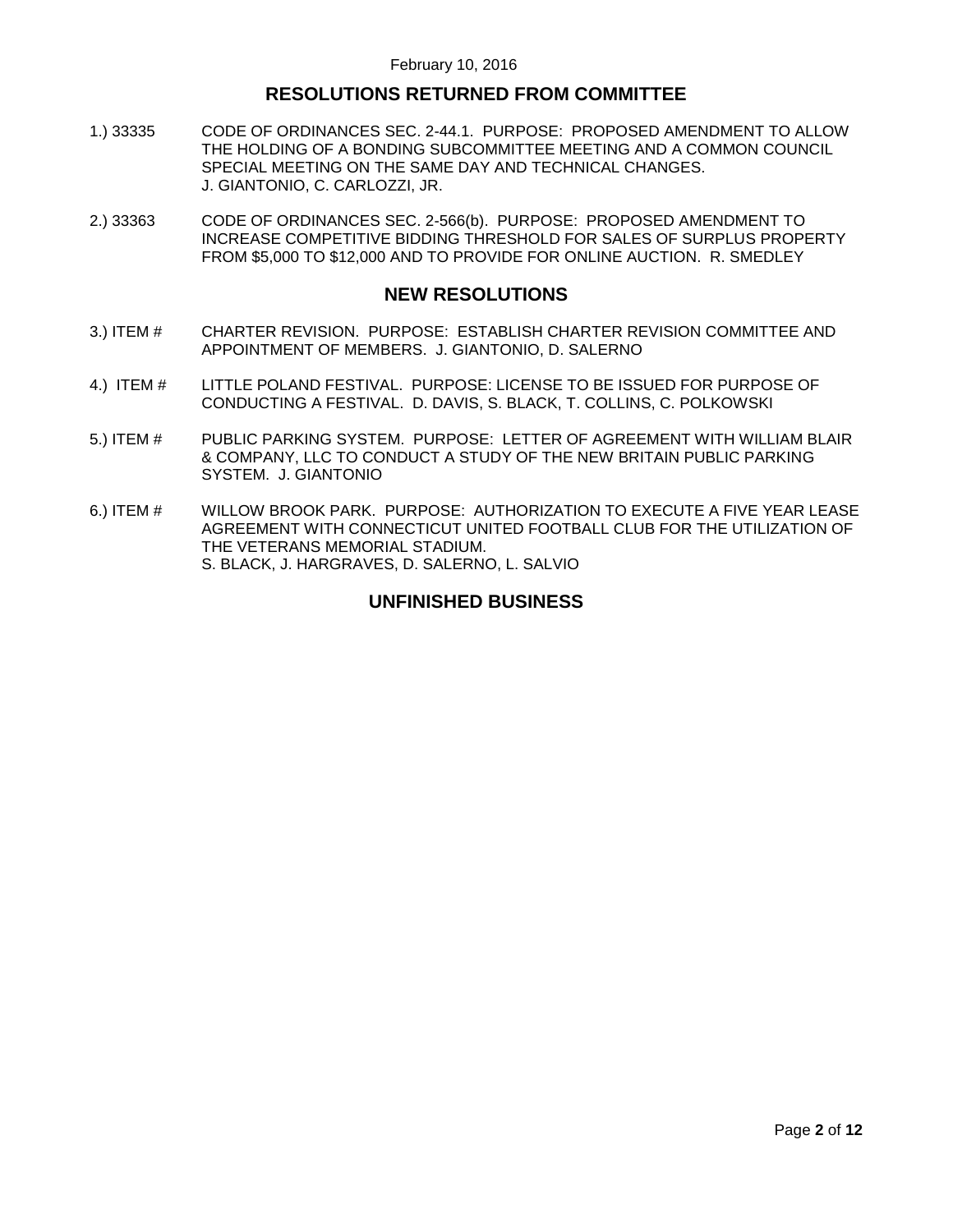# **REGULAR MEETING OF THE COMMON COUNCIL**

# **FEBRUARY 10, 2016**

# **AWARDS, PRESENTATIONS AND SPECIAL RECOGNITIONS**

APPROVAL OF MINUTES FROM REGULAR MEETING OF JANUARY 13, 2016

### **PETITIONS**

# **REPORTS OF BOARDS, COMMISSIONS, DEPARTMENTS AND LEGISLATIVE COMMITTEES**

**\*\*CONSENT AGENDA**

## **REPORTS**

### **CITY CLERK**

<span id="page-2-0"></span>\*\*A.) ITEM # CLAIMS FOR INJURIES AND/OR PROPERTY DAMAGE. PURPOSE: RECEIPT OF CLAIMS.

REPORT OF: City Clerk

To Her Honor, the Mayor, and the Common Council of the City of New Britain: the undersigned beg leave to report the following:

ITEM #:

RE: CLAIMS FOR INJURIES AND/OR PROPERTY DAMAGE

CLAIMANTS NAME Martinez, Efrain Skonieczny, Teresa by Atty. Timothy Sullivan Sznaj, Monika

> Mark H. Bernacki City Clerk

# **OFFICE OF THE CORPORATION COUNSEL**

#### <span id="page-2-1"></span>\*\*B.) ITEM # WALDEMAR TOKARZEWSKI V CITY OF NEW BRITAIN. PURPOSE: SETTLEMENT OF SUIT AGAINST THE CITY OF NEW BRITAIN.

REPORT OF: Office of Corporation Counsel

To Her Honor, the Mayor, and the Common Council of the City of New Britain: the undersigned beg leave to report the following:

ITEM #:

RE: WALDEMAR TOKARZEWSKI v. CITY OF NEW BRITAIN, ET AL.

RESOLVED, By the Common Council of the City of New Britain that the sum of TWENTY TWO THOUSAND FIVE HUNDRED DOLLARS (\$22,500.00) be paid to Waldemar Tokarzewski and the Law Firm of Brignole & Bush LLC, his attorneys, in full settlement of his suit against the City of New Britain, et al, now pending in the New Britain Superior Court, New Britain, Connecticut. The plaintiff had alleged that on October 24, 2013 at approximately 4:20 pm he was operating his vehicle in a southerly direction on Christian Lane. At that time in the vicinity of 135 Christian Lane, the road was in an unpaved condition and had exposed elevated manhole covers. As plaintiff traveled in the said area, his motor vehicle contacted one of the manhole covers sustaining damage to his motor vehicle and causing him alleged injuries. As a result of the incident, plaintiff alleged to have suffered physical injuries to his neck, right shoulder, right arm and has had headaches. He has been diagnosed to have right cervical radiculopathy and has been given a 10% permanent disability rating. In specials, the plaintiff has alleged \$22,285.19. The current settlement recommendation is made upon the advice of City Attorney Irena J. Urbaniak, after settlement negotiations between City Attorney Irena J. Urbaniak and Attorney Kevin Brignole and the Honorable Judge Weise, with the approval and consent of Gennaro Bizzarro, Esq.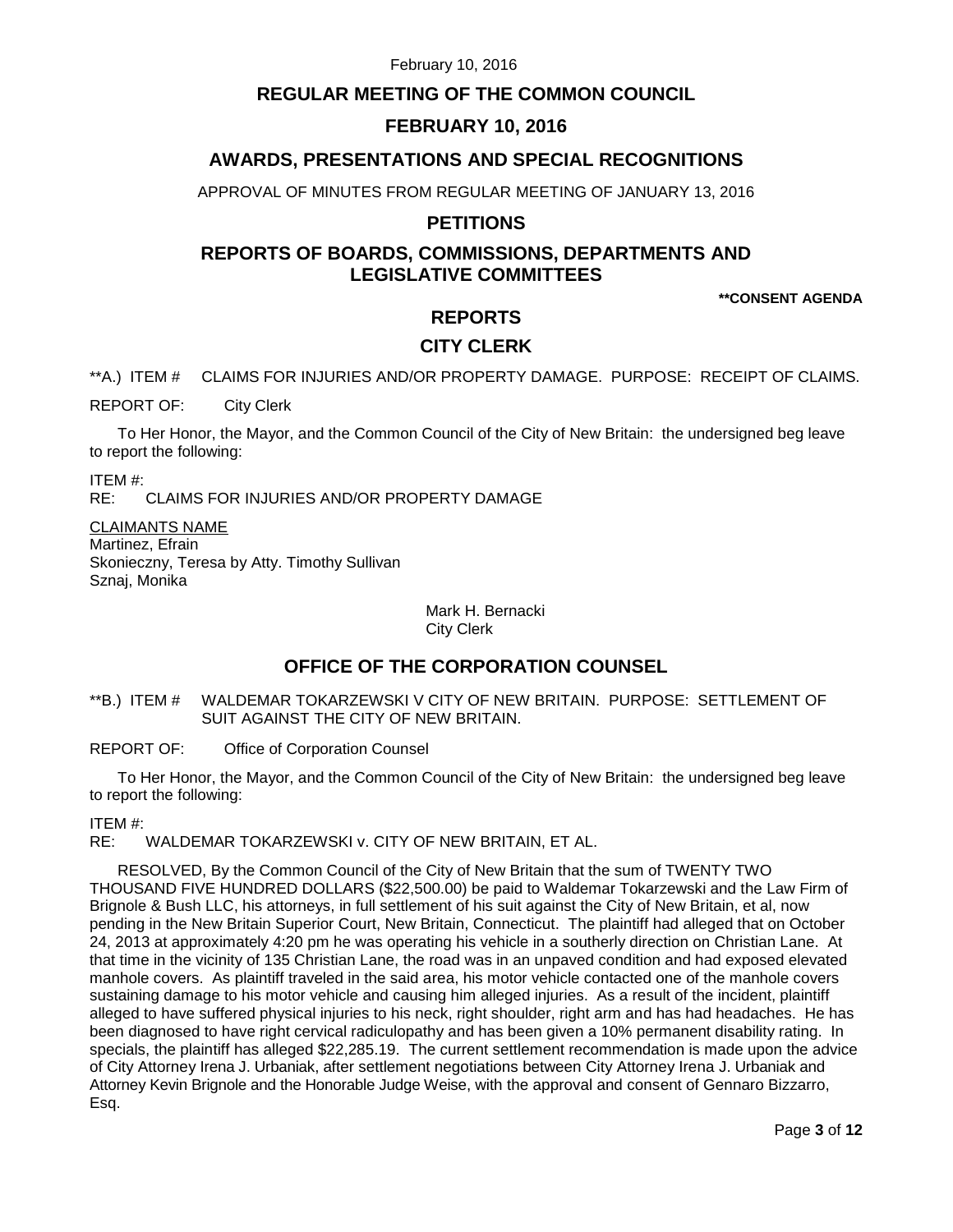This suit is to be withdrawn by the plaintiff without costs to the City of New Britain and settlement is to be made without admission of any liability.

> Irena J. Urbaniak City Attorney

### **FINANCE DEPARTMENT**

<span id="page-3-0"></span>\*\*C.) ITEM # MONTHLY PURCHASING REPORT. PURPOSE: PURCHASING REPORT FOR BID THRESHOLD ITEMS.

REPORT OF: Finance Dept., Purchasing Div.

To Her Honor, the Mayor, and the Common Council of the City of New Britain: the undersigned beg leave to report the following:

ITEM #:

RE: Purchasing report for bid threshold items DATE: February 10, 2016

In accordance with the New Britain Code of Ordinances, Section 2-566, a monthly report of purchases between \$500 and \$7,500 shall be provided to the Common Council. The report shall include a detailed description of items or services purchased, name of vendor, owner of business and dollar amount spent on each individual purchase as well as the aggregate total of spend to date for the fiscal year.

The Finance Department, Purchasing Division has provided an electronic list of monthly purchases. This document is available in the Council office for review by Council members.

Acceptance and adoption is respectfully requested.

Jack Pieper

Purchasing Agent

<span id="page-3-1"></span>\*\*D.) ITEM # PUBLIC BID NO. 3857. PURPOSE: \$25,000 TO PYROTECNICO FIREWORKS, INC FOR THE JULY 4, 2016 FIREWORKS DISPLAY.

REPORT OF: Finance Dept., Purchasing Division

To Her Honor, the Mayor, and the Common Council of the City of New Britain: the undersigned beg leave to report the following:

ITEM #:

RE: Public Bid No. 3857 July 4, 2016 Fireworks for the Parks, Recreation and Community Services **Department** 

DATE: February 10, 2016

Public Bid No. 3857 was solicited and received in accordance with the Purchasing Ordinances of the City of New Britain for the July 4, 2016 Fireworks for the Parks, Recreation and Community Services Department. Funding will be available for the July 4, 2016 Fireworks within the July 4<sup>th</sup> Fireworks Fund, 256417006-5807.

Invitations to bid were solicited and the bid was duly advertised in the New Britain Herald, the City and State of Connecticut's Department of Administration Services websites and mailed to eight (8) Fireworks Display Companies. The Purchasing Agent did not receive any letters from the Fireworks Display Companies on the mailing list who indicated that they could not respond to the bid request. Responses were received as per the attached.

The bid was reviewed for conformance to specifications by the Parks, Recreation and

Community Services Department's Administration and the Purchasing Agent. The bids were reviewed to determine the shell size, shell type, number of shells, a complete description of the finale and the time length of the show included in the bids submitted. Pyrotecnico Fireworks, Inc. has be awarded the bid in 2013, 2014 and 2015 for the City's July  $4<sup>th</sup>$ . Fireworks Display. Pyrotecnico Fireworks, Inc. has been reliable and has conducted the past Fireworks Displays per the bid specifications and contract agreement. Their fireworks displays, in the past years, have been very good and enjoyed by the public who watched them. Therefore the Director of the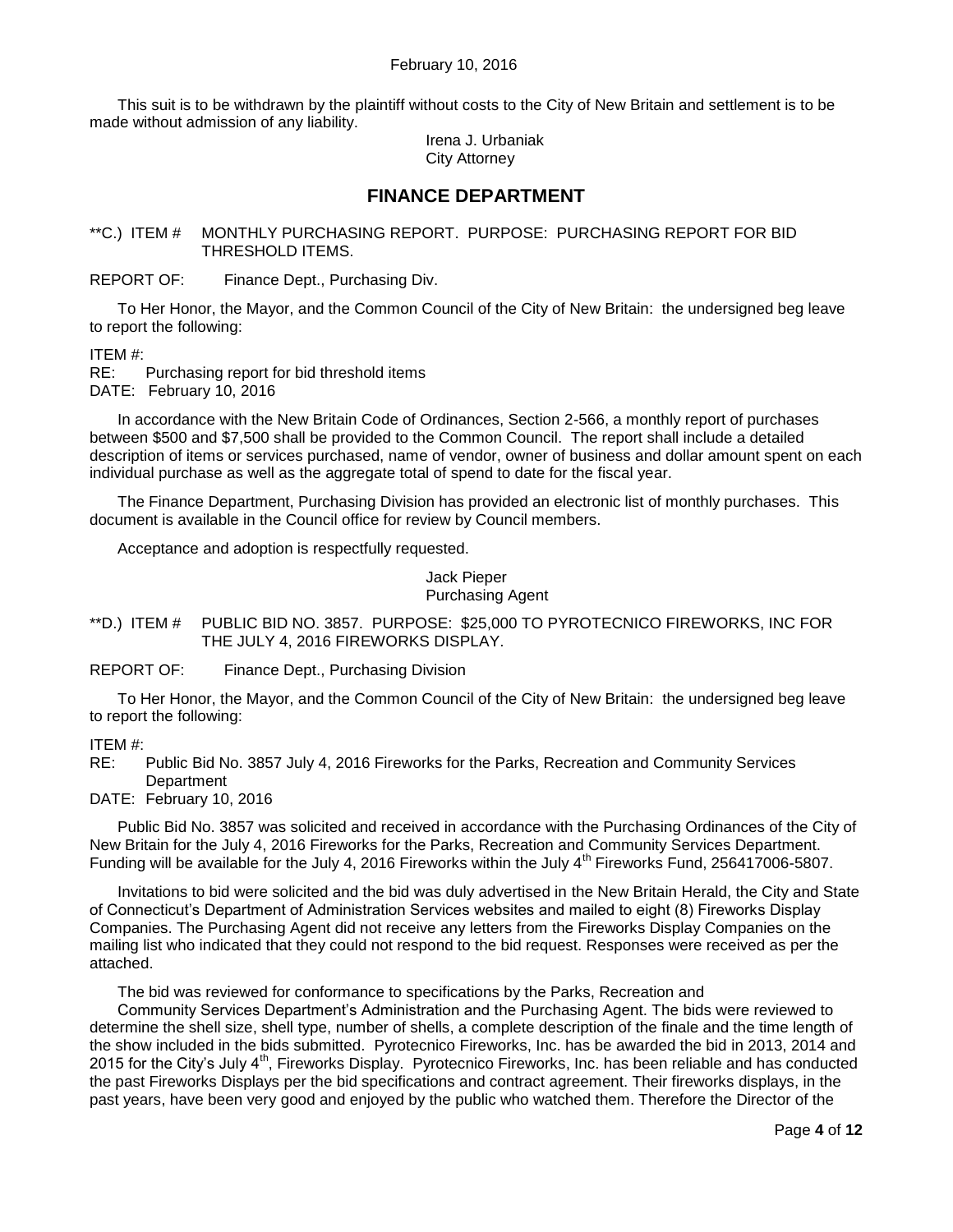Parks, Recreation and Community Services Department is recommending that the bid be awarded for the July 4, 2016 Fireworks Display to Pyrotecnico Fireworks, Inc. of New Castle, PA per the specifications of Bid 3857.

RESOLVED: That the Purchasing Agent is hereby authorized to enter into a contract and issue a purchase order to Pyrotecnico Fireworks, Inc. of New Castle, PA in the amount of \$25,000.00 for the July 4, 2016 Fireworks Display per the pricing, terms and specifications of Public Bid No. 3857.

#### Jack Pieper Purchasing Agent

<span id="page-4-0"></span>\*\*E.) ITEM # PROFESSIONAL SERVICES. PURPOSE: \$153,000 TO COMPREHENSIVE ENVIRONMENT, INC FOR THE INFILTRATION AND INFLOW STUDIES, PHASE 3, FOR THE PUBLIC WORKS DEPARTMENT, UTILITIES DIVISION.

REPORT OF: Finance Dept., Purchasing Division

To Her Honor, the Mayor, and the Common Council of the City of New Britain: the undersigned beg leave to report the following:

#### ITEM #:

RE: Professional Services – Infiltration and Inflow Studies for the Public Works Department, Utilities Division, Phase 3 DATE: February 10, 2016

In accordance with City Code of Ordinances, Chapter 2, Article VIII, Division 1, Section 2-531 a purchase order was requested by the Public Works Department, Utilities Division, for Infiltration and Inflow Studies.

| Supplier                        |                                              | Services | Price |
|---------------------------------|----------------------------------------------|----------|-------|
| Comprehensive Environment, Inc. | Infiltration and Inflow Studies \$153,000.00 |          |       |
| New Britain, CT.                | Phase 3                                      |          |       |

Comprehensive Environment, Inc has been working on the Public Works Department, Utilities Division's, long Term Infiltration and Inflow reduction analyst and all cross connections to its sanitary sewer collection system. Per Bid 3513 they have completed Phase 1 and Phase 2 of the study. Phase 3, Comprehensive Environment, Inc will conduct extensive field work that includes isolation flow monitoring, closed circuit television inspection, man hole inspections, smoke testing, building inspections and dye testing of the sewer pipe system. They will install nine (9) flow meters into existing sanitary pipes to access peak flows of water in them during rain events. This will help them to determine if the sewer infrastructure is undersized or underutilized pipe networks may exist in the collection system. The results will help Comprehensive Environment, Inc to determine if the system will need replacement of larger pipes to relieve any future backups in the system. They will then develop recommendations that include overflow structure reconfigurations, pipe lining, pipe replacement and or any private service disconnection and the budget to make the needed repairs. Comprehensive Environment, Inc will then meet with the Public Works Department, Utilities Division, to discuss their results of the Phase 3 Infiltration and Inflow Studies. The City is still under Connecticut Department of Energy and Environmental Protection (DEEP) consent order to undertake and complete the actions necessary to eliminate the excess inflow and infiltration of its sanitary sewer collection system. The City will pursue a Clean Water Fund fifty-five (55) percent Planning Grant of the cost of this Phase 3 Infiltration and Inflow Study through the CT DEEP, which if awarded, could be used to reimburse the City. Funding is available for this work within the Public Works Department, Utilities Division's account 208315101-5453, Sewer Fund, Engineering/Appraisals.

Resolved: that the Purchasing Agent be and hereby authorized issue a Purchase Order for \$153,000.00 to Comprehensive Environment, Inc of New Britain, CT for the Infiltration and Inflow Studies, Phase 3, for the Public Works Department, Utilities Division.

Jack Pieper Purchasing Agent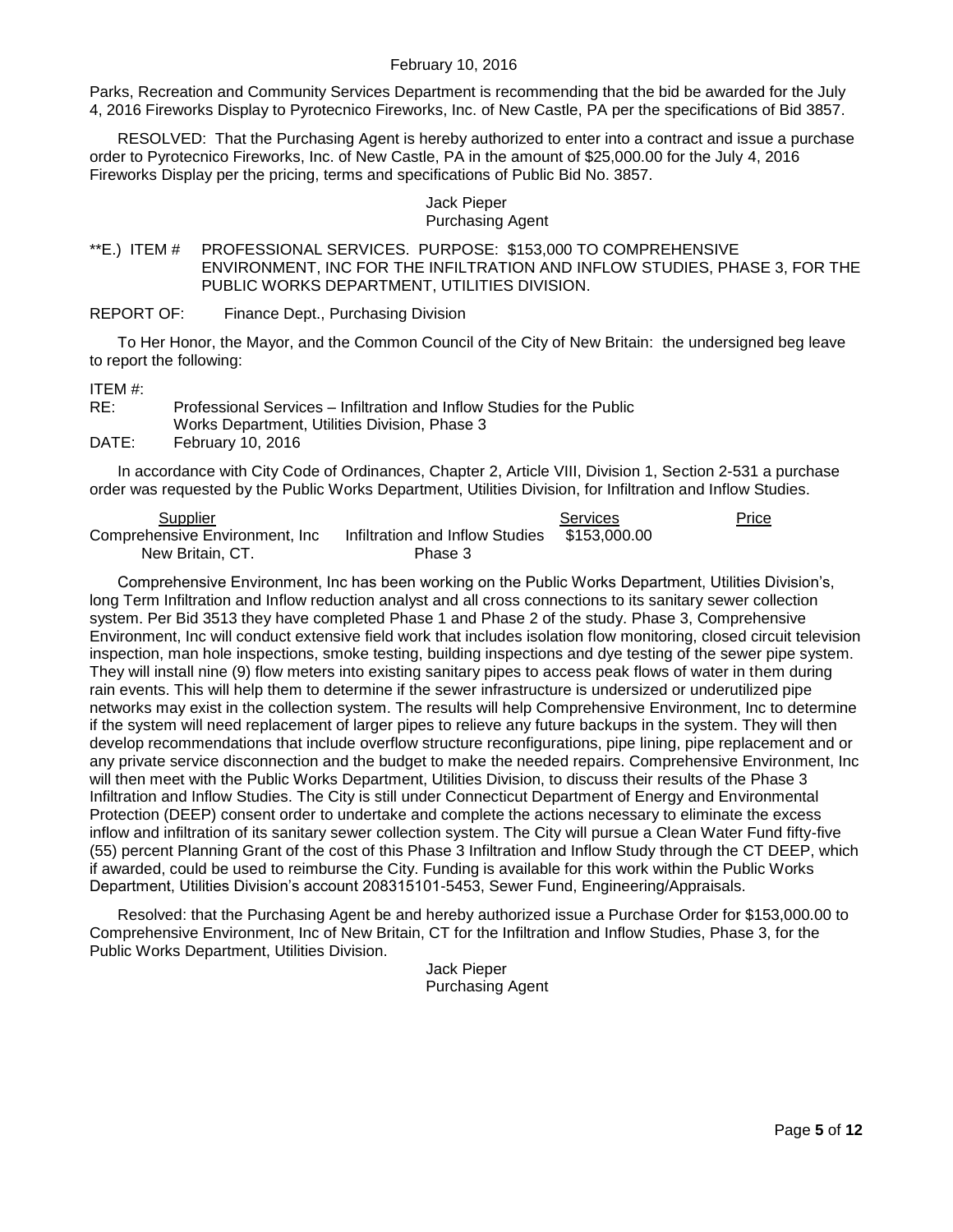#### <span id="page-5-0"></span>\*\*F.) ITEM # SOLE SOURCE PURCHASING. PURPOSE: \$9,900 TO COACHES CORNER SURFACES FOR TWO WRESTLING MATS FOR THE NEW BRITAIN POLICE DEPARTMENT.

#### REPORT OF: Finance Dept., Purchasing Division

To Her Honor, the Mayor, and the Common Council of the City of New Britain: the undersigned beg leave to report the following:

ITEM #:

RE: Wrestling Mats for the New Britain Police Department DATE: February 10, 2016

In accordance with City Code of Ordinances, Chapter 2, Article VIII, Division 1, Section 2-538 (a), a purchase order was requested by the New Britain Police Department for the purchase of wrestling mats.

| <b>Supplier</b>                  | Need Item               | Quantity | Unit Price | Total Price |
|----------------------------------|-------------------------|----------|------------|-------------|
| Coaches Corner<br>Boca Raton, FL | Dollamur Wrestling Mats |          | \$4,950,00 | \$9,900,00  |

The New Britain Police Department has requested the purchase of two (2) Dollamur Sports Surfaces' 30ft X 30ft Wrestling Mats. Dollamur Sport Surfaces is the manufacturer of the Wrestling Mats. The Wrestling Mats are 1-5/8 inches thick with a patented, built-in flexi-connect system that enables the Wrestling Mats to be connected together without tape, reducing setup time and makes for a safer system for the user. The Wrestling Mats will be installed in the PAL building to be used in police officer training and for use in PAL youth activities. Dollamur Sport Surfaces is the sole manufacturer of this type of Wrestling Mat. Coaches Corner is their sole source dealer for the Wrestling Mats in the area. The Purchasing Agent has verified this and has been in contact with Dollamur Sports Surfaces and Coaches Corner. Therefore bid solicitation for the purchase of the Wrestling Mats would not be beneficial to the City. Funding is available for this purchase in the Police Department's Asset Forfeiture account #289211128-5740, Drug Investigation Fund, Other Miscellaneous Equipment.

RESOLVED: That the Purchasing Agent is hereby authorized to issue a purchase order for \$9,900.00 to Coaches Corner Surfaces of Boca Raton, FL for the purchase of two (2) Wrestling Mats for the New Britain Police Department.

#### Jack Pieper Purchasing Agent

### **REPORTS RETURNED FROM COMMITTEE**

# **ADMINISTRATION, FINANCE AND LAW**

<span id="page-5-1"></span>\*\*G.) 33335 RECOMMENDATION FOR RESOLUTION 33335. PURPOSE: PROPOSED AMENDMENT TO ALLOW THE HOLDING OF A BONDING SUBCOMMITTEE MEETING AND A COMMON COUNCIL SPECIAL MEETING ON THE SAME DAY AND TECHNICAL CHANGES.

#### REPORT OF: COMMITTEE ON ADMINISTRATION, FINANCE AND LAW

To Her Honor, the Mayor, and the Common Council of the City of New Britain: the undersigned beg leave to report the following:

ITEM #: 33335 RE:

The Committee on Administration, Finance and Law at a regular meeting and public hearing held on Wednesday evening, February 3, 2016, at 7:00 PM in the Council Chambers, to which was referred the matter of resolution #33335 – Amend Sec. 2-44.1 of the Code of Ordinances to allow the holding of a Standing Bonding Subcommittee meeting and a Common Council special meeting on the same day and technical changes, voted to accept as amended and recommend that the following amended resolution be referred back to the Common Council with a favorable recommendation.

> Alderman Don Naples Vice Chair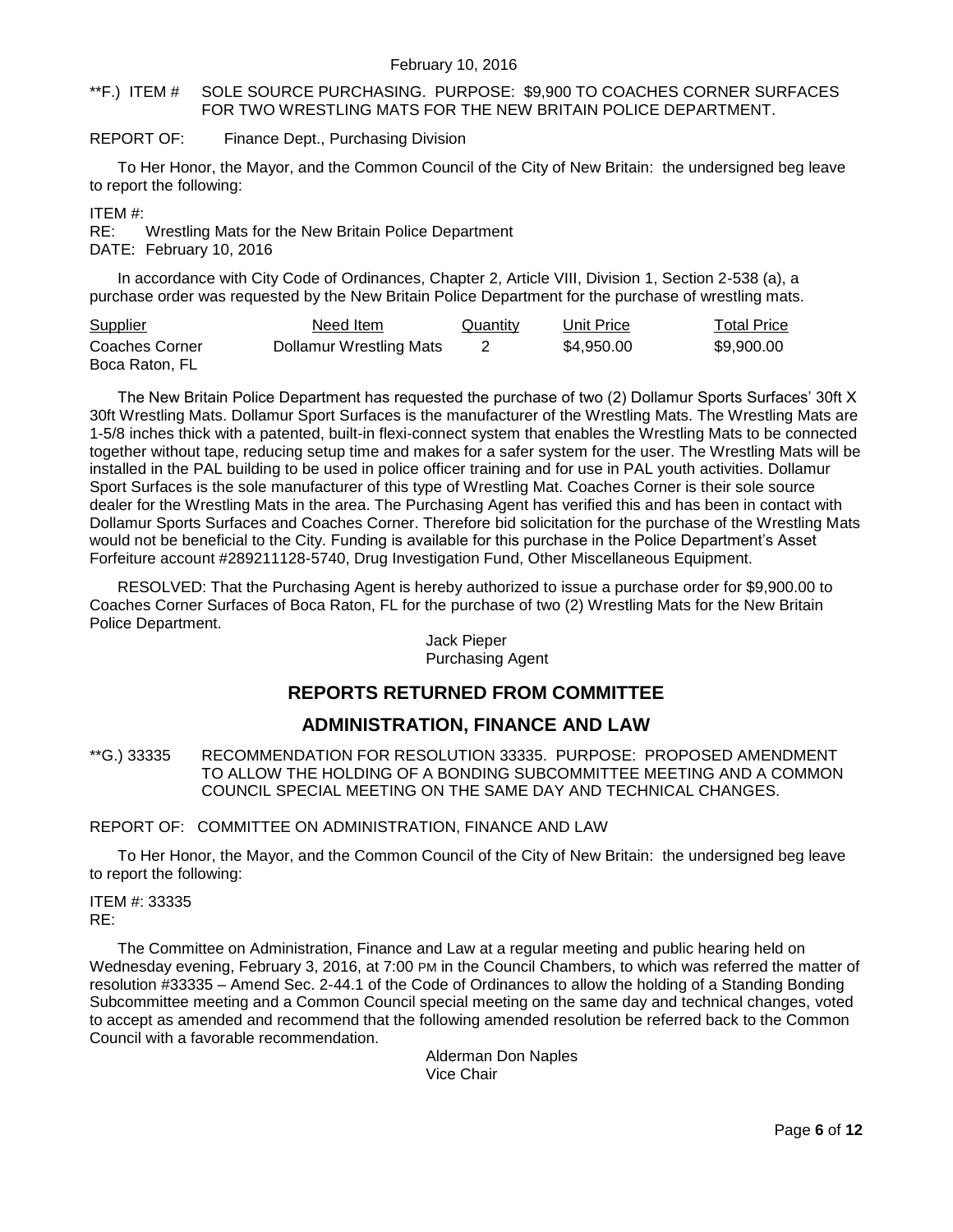<span id="page-6-0"></span>\*\*H.) 33363 RECOMMENDATION FOR RESOLUTION 33363. PURPOSE: PROPOSED AMENDMENT TO INCREASE COMPETITIVE BIDDING THRESHOLD FOR SALES OF SURPLUS PROPERTY FROM \$5,000 TO \$12,000 AND TO PROVIDE FOR ONLINE AUCTION.

#### REPORT OF: COMMITTEE ON ADMINISTRATION, FINANCE AND LAW

To Her Honor, the Mayor, and the Common Council of the City of New Britain: the undersigned beg leave to report the following:

# ITEM #: 33363

RE:

The Committee on Administration, Finance and Law at a regular meeting and public hearing held on Wednesday evening, February 3, 2016, at 7:00 PM in the Council Chambers, to which was referred the matter of resolution #33363 – Amend Sec. 2-566(b) of the Code of Ordinances to increase the competitive bidding threshold for sales of surplus property from \$5,000 to \$12,000 and to provide for online auction, voted to accept and recommend that the following resolution be referred back to the Common Council with a favorable recommendation.

> Alderman Don Napes Vice Chair

# **RESOLUTIONS RETURNED FROM COMMITTEE**

<span id="page-6-1"></span>1.) 33335 CODE OF ORDINANCES SEC. 2-44.1. PURPOSE: PROPOSED AMENDMENT TO ALLOW THE HOLDING OF A BONDING SUBCOMMITTEE MEETING AND A COMMON COUNCIL SPECIAL MEETING ON THE SAME DAY AND TECHNICAL CHANGES. J. GIANTONIO, C. CARLOZZI, JR.

Item #33335 RE:

To Her Honor, the Mayor, and the Common Council of the City of New Britain: the undersigned beg leave to recommend the adoption of the following:

Resolution Summary: INTENT AND PURPOSE: To amend Section 2-44.1 of the Code or Ordinances to allow the holding of a Bonding Subcommittee meeting and Common Council special meeting on the same day and to make technical and clarifying changes.

BE IT ORDAINED BY THE COMMON COUNCIL OF THE CITY OF NEW BRITAIN that the Chapter 2, Section 2-44.1of the Code of Ordinances City of New Britain, be amended as follows: (inserted text appears in underline; deleted text appears in strikethrough; new sections begin with the word [new]):

Sec. 2-44.1 Standing bonding subcommittee.

- (a) Establishment; composition; chairperson. There is hereby created a standing bonding subcommittee of the committee on administration, finance and law (also referred to as the "bonding committee"). Such standing bonding subcommittee shall consist of all members of the committee on administration, finance and law and the common council shall appoint these members. The bonding committee shall also contain two (2) members of the board of finance and taxation who shall be appointed by the mayor with the consent of the common council. The chairperson of the standing bonding subcommittee shall be the same as the chairperson of the committee on administration, finance and law. The mayor or the chair of the committee on administration, finance and law shall have the authority to call meetings of the standing bonding subcommittee.
- (b) Duties. The bonding committee shall examine all public works projects, capital improvement projects, school building projects, accrued liabilities, refunding bond proposals and all other projects in the city for which bonding has been proposed and referred by the mayor. The bonding committee shall report its recommendations concerning such projects to the common council and the mayor within sixty (60) days of the referral of those projects to the bonding committee.
- (c) Bond authorization and adoption. The bonding committee shall present a report regarding its bond appropriation recommendation to the common council at a special meeting, to be held no sooner than two (2) days after the meeting of the bonding committee, called specifically to act upon such recommendation and bond resolution.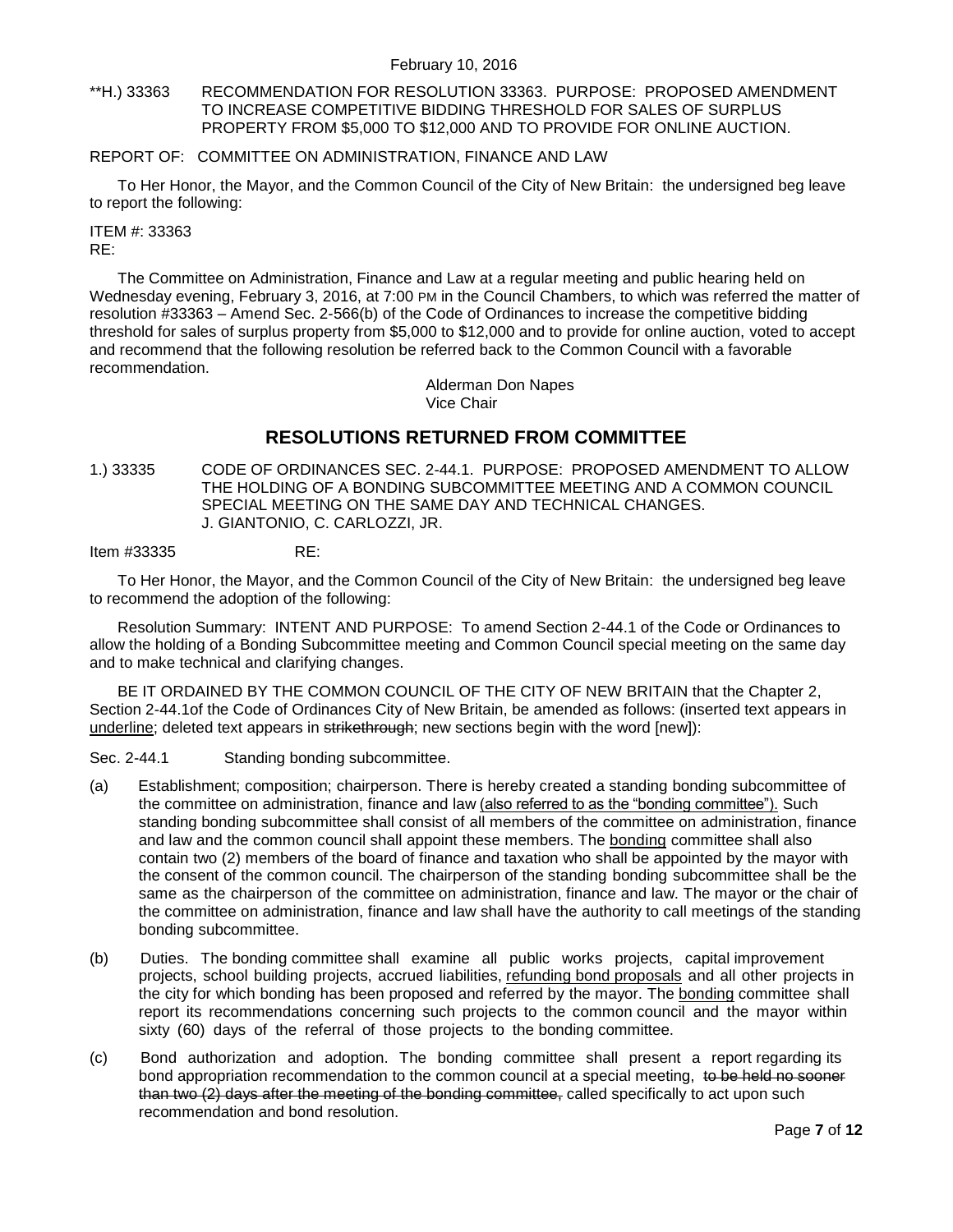- (d) Public notice of Common Council Special Meeting. Publication of a notice in a newspaper circulated in the city as well as being posted on the City of New Britain website, shall be made at least forty-eight (48) hours prior to the special meeting of the common council, which notice shall contain the date, time, and location and the proposed recommendation and bond resolution.
- (e) Sale of notes and bonds. The mayor and treasurer shall have the authority to borrow in the name of the city, by obligations signed by the mayor and countersigned by the treasurer, such sums of as in their opinion may be needed to defray bond appropriations which have been authorized. Such borrowings in the form of bond anticipation notes, revenue or general obligation bonds may at the discretion of the mayor be sold through on a negotiated sale basis or through competitive bid, whichever is deemed by the mayor to be in the best interest of the city.

Alderman Jamie Giantonio Alderman Carlo Carlozzi, Jr.

<span id="page-7-0"></span>2.) 33363 CODE OF ORDINANCES SEC. 2-566(b). PURPOSE: PROPOSED AMENDMENT TO INCREASE COMPETITIVE BIDDING THRESHOLD FOR SALES OF SURPLUS PROPERTY FROM \$5,000 TO \$12,000 AND TO PROVIDE FOR ONLINE AUCTION. R. SMEDLEY

Item # RE: Sales of Surplus Property and online auctions

To Her Honor, the Mayor, and the Common Council of the City of New Britain: the undersigned begs leave to recommend the adoption of the following:

Resolution Summary: PURPOSE. To amend Section 2-566(b) of the Code of Ordinances to increase the competitive bidding threshold for sales of surplus property from \$5,000.00 to \$12,000.00 and to provide for online auctions. The intent of the amendment is to hopefully increase the number of interested persons in submitting requests to purchase without having to go through the competitive bidding process. To revise Sections 2-591 and 2-596(b) to be consistent with the proposed change to Section 2-566(b).

BE IT ORDAINED BY THE COMMON COUNCIL OF THE CITY OF NEW BRITAIN that the Chapter 2, Sections 2-566(b), 2-591 and 2-596(b) of the Code of Ordinances, City of New Britain, be amended to read as follows (inserted text appears in underline; deleted text appears in strikethrough; new sections begin with the word [new]):

Sec. 2-566. When contract required.

(a) Purchases over seven thousand-five hundred dollars (\$7,500.00). All supplies and contractual services, except as otherwise provided in this article when the estimated cost thereof shall exceed seven thousand-five hundred dollars (\$7,500.00), shall be purchased by formal, written contract from the lowest responsible bidder, after due notice inviting proposals.

A monthly report of the purchases in the aggregate of between five hundred dollars (\$500.00) and seven thousand-five hundred dollars (\$7,500.00) shall be provided to the Common Council by the Purchasing Director or designee for the City and by the Chief Financial Officer or designee for the Board of Education. Said report shall include a detailed description of the item(s) or services(s) purchased, the name of vendor from whom the items were purchased or services rendered, Owner(s) of the Business, and the dollar amount spent on each individual purchase and the aggregate total of spend to date for the fiscal year. These reports are for informational purposes only.

(b) Sale over five twelve thousand dollars (\$5,000.00) (\$12,000.00). All sales of personal property which has become obsolete or unusable when the estimated value shall exceed five twelve thousand dollars (\$5,000.00) (\$12,000.00) shall be sold by formal, written contract to the highest responsible bidder, after due notice inviting proposals.

The Purchasing Director is authorized to sell, trade or auction personal property which has a value of twelve thousand dollars (\$12,000.00) or less. Public auction may include the use of sales and auctions via the internet at the discretion of the Purchasing Director. The Purchasing Director shall provide a monthly report to the Common Council concerning sales under this subsection.

Sec. 2-591. Common sales and purchases ---- Dollar limitations.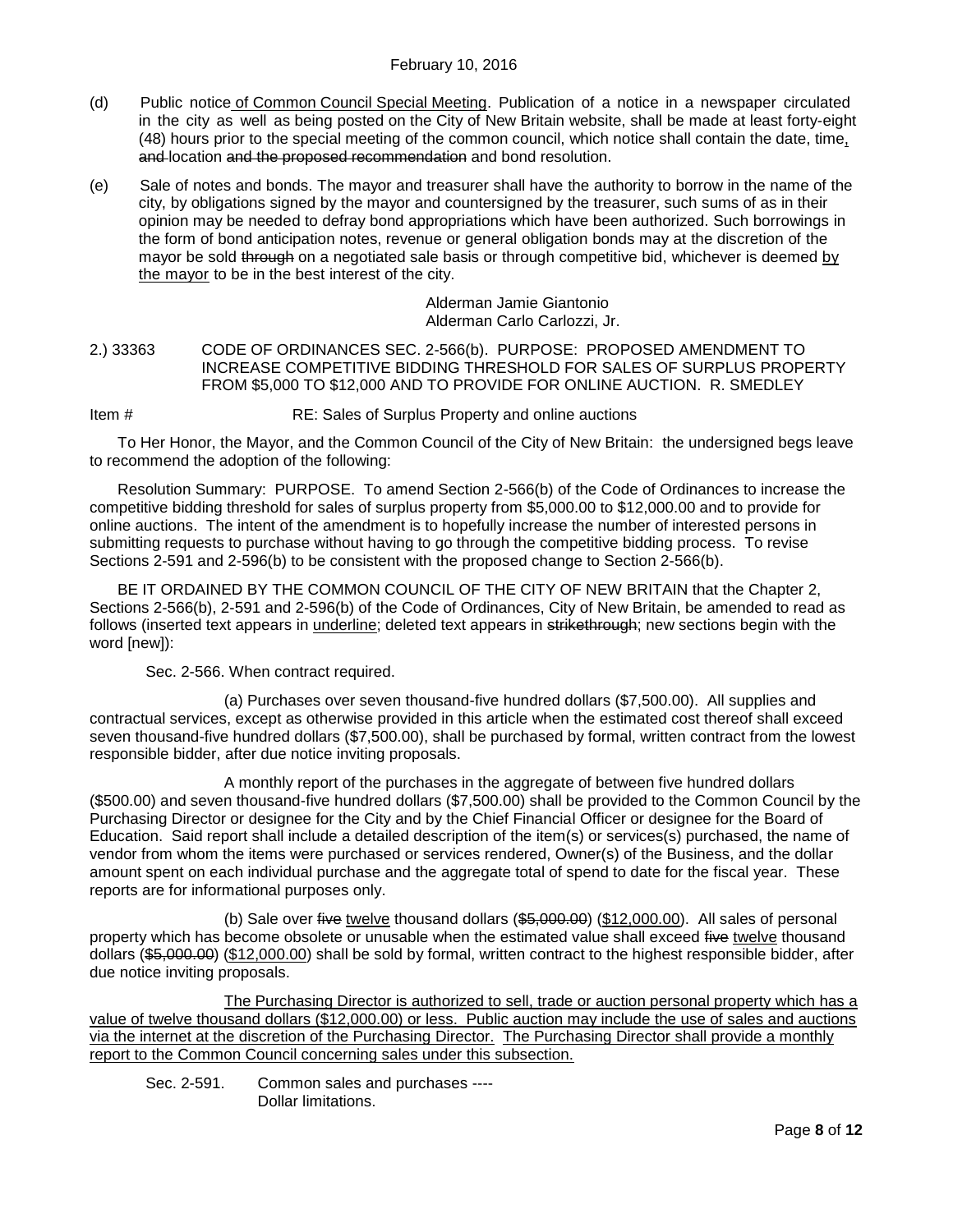All purchases of supplies and contractual services of less than an Estimated value of three thousand seven thousand five hundred dollars (\$3,000.00) (\$7,500.00) and all sales of personal property which has become obsolete or unusable, of less than an estimated value of five Twelve thousand dollars (\$5,000.00) (\$12,000.00) shall be made in open market, without newspaper advertisement and without following the procedure prescribed in sections 2-534 and 2-567 for the award of formal contracts.

Sec. 2-596. Surplus stock; disposition.

(a) Report to agent. All using agencies shall submit to the agent, at such form as he shall prescribe, reports showing stocks of all supplies which are no longer used or which have become obsolete, worn out or scrapped.

- (1) Transfer. The agent shall have the authority to transfer surplus stock to other using agencies.
- (2) Sale. The agent shall have the authority to sell all supplies which have become unsuitable for public use, or to exchange the same, or trade in the same, on new supplies.

(b) Competitive bidding. Sales under this section shall be made to the highest responsible bidder and according to the standards established in sections 2-534 and 2-567 through 2-582, or in sections 2-592 through 2-595. All sales under this section in the amount of three thousand five hundred twelve thousand dollars (\$3,000.00) (\$12,000.00) or more must be approved by common council.

Alderman Robert Smedley

# **NEW RESOLUTIONS**

#### <span id="page-8-0"></span>3.) ITEM # CHARTER REVISION. PURPOSE: ESTABLISH CHARTER REVISION COMMITTEE AND APPOINTMENT OF MEMBERS. J. GIANTONIO, D. SALERNO

Item # RE: Resolution to Establish a Charter Revision Commission, to Make Recommendations for Charter Amendments and to Appoint Members to said **Commission** 

To Her Honor, the Mayor, and the Common Council of the City of New Britain: the undersigned beg leave to recommend the adoption of the following:

At a meeting of the Common Council held on February 10, 2016 on a motion by Council member and seconded by Council member \_\_\_\_\_\_\_\_\_\_\_\_\_\_ the following resolution was adopted:

WHEREAS, the current version of the Charter of the City of New Britain was adopted by the voters of the City of New Britain on November 7, 2000 and has been revised through November 5, 2002 (the "Charter"); and

WHEREAS, the Common Council has identified certain items contained in the Charter that should be reviewed and potentially amended, and has also identified other items that should be considered for inclusion in the Charter, as further described in the Common Council List of Recommendations attached hereto as Exhibit 1 (the "Recommendations"); and

WHEREAS, the Common Council recognizes the need to review the Charter, including the Recommendations, by establishing a charter revision commission to prepare a report, including comments on the Recommendations, related to the amendments to the Charter; and

WHEREAS, pursuant to Section 7-188 of the Connecticut General Statutes, the Common Council has the power and authority to initiate the amendment of the Charter; and

WHEREAS, pursuant to Section 7-190 of the Connecticut General Statutes, the Common Council, as the appointing authority of the municipality, has the power and authority to create and establish a Charter Revision Commission, and shall by resolution appoint a Charter Revision Commission to draft amendments to the Charter.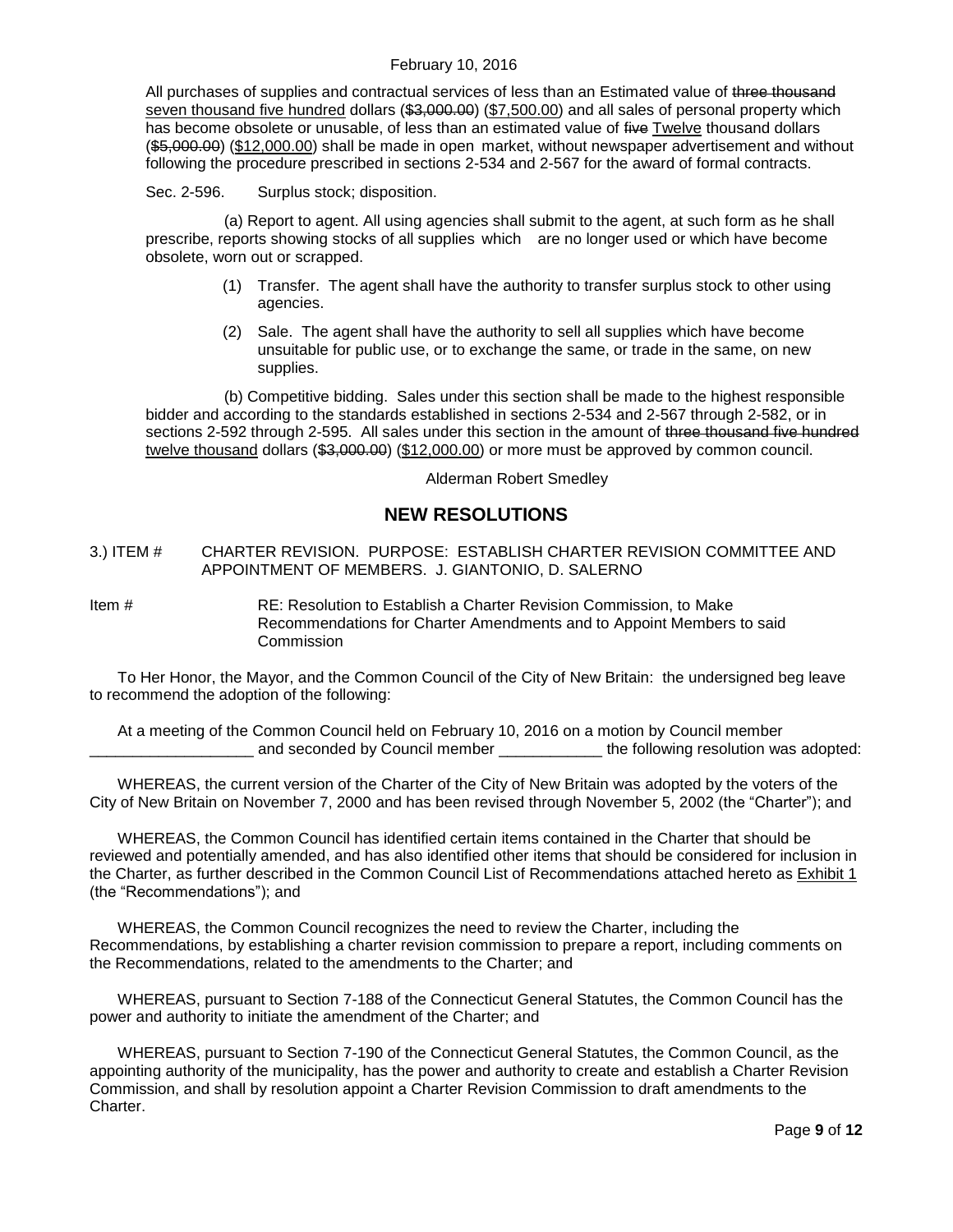#### NOW, THEREFORE, BE IT:

RESOLVED, that the Common Council hereby initiates the amendment of the Charter and hereby creates and establishes a Charter Revision Commission to draft amendments to the Charter; and

FURTHER RESOLVED, that the Common Council, as the appointing authority of the municipality, under the authority granted by Section 7-190 of the Connecticut General Statutes, hereby appoints the following seven (7) electors of the City of New Britain, not more than one-third of whom hold any other public office in the City of New Britain, and not more than a bare majority of whom are members of any one political party, to the Charter Revision Commission:

> Adrian Baron (D) Michael Carrier (D) Catherine Cheney (R) Michael Davis (U) Peter Gostin (R) Mary Pokorski (D) Efrain Rosado (R)

FURTHER RESOLVED, that the Common Council hereby directs the Charter Revision Commission to draft amendments to the Charter, to consider the Recommendations and, in its reports, to comment on each of the Recommendations; and

FURTHER RESOLVED, that the Charter Revision Commission shall submit its draft report, as described in Section 7-191 of the Connecticut General Statutes, to the City and Town Clerk not later than June 3, 2016; and

FURTHER RESOLVED, that the Charter Revision Commission shall terminate upon acceptance or rejection of its final report by the Common Council; and

FURTHER RESOLVED, that this Resolution shall take effect immediately upon passage.

#### Alderman Jamie Giantonio Alderman Daniel Salerno

EXHIBIT 1 COMMON COUNCIL LIST OF RECOMMENDATIONS

Items contained in the Charter that should be reviewed and potentially amended:

- 1. Change the Collector of Taxes and City and Town Clerk from elective positions to appointed positions.
- 2. Change the term of office for Mayor from two (2) years to four (4) years.
- 3. Change the Common Council election provisions to ensure minority representation on the Common Council.
- 4. Remove provisions related to boards and commissions that are unnecessary or no longer exist and replace them with references to existing boards and commissions.

Items that should be considered and potentially included in the Charter:

- 5. Include a compensation plan, or provisions for establishing and updating a compensation plan, for nonunion, appointed and elected officials.
- 6. Include provisions to establish a Golf Authority to oversee all operations at Stanley Golf Course.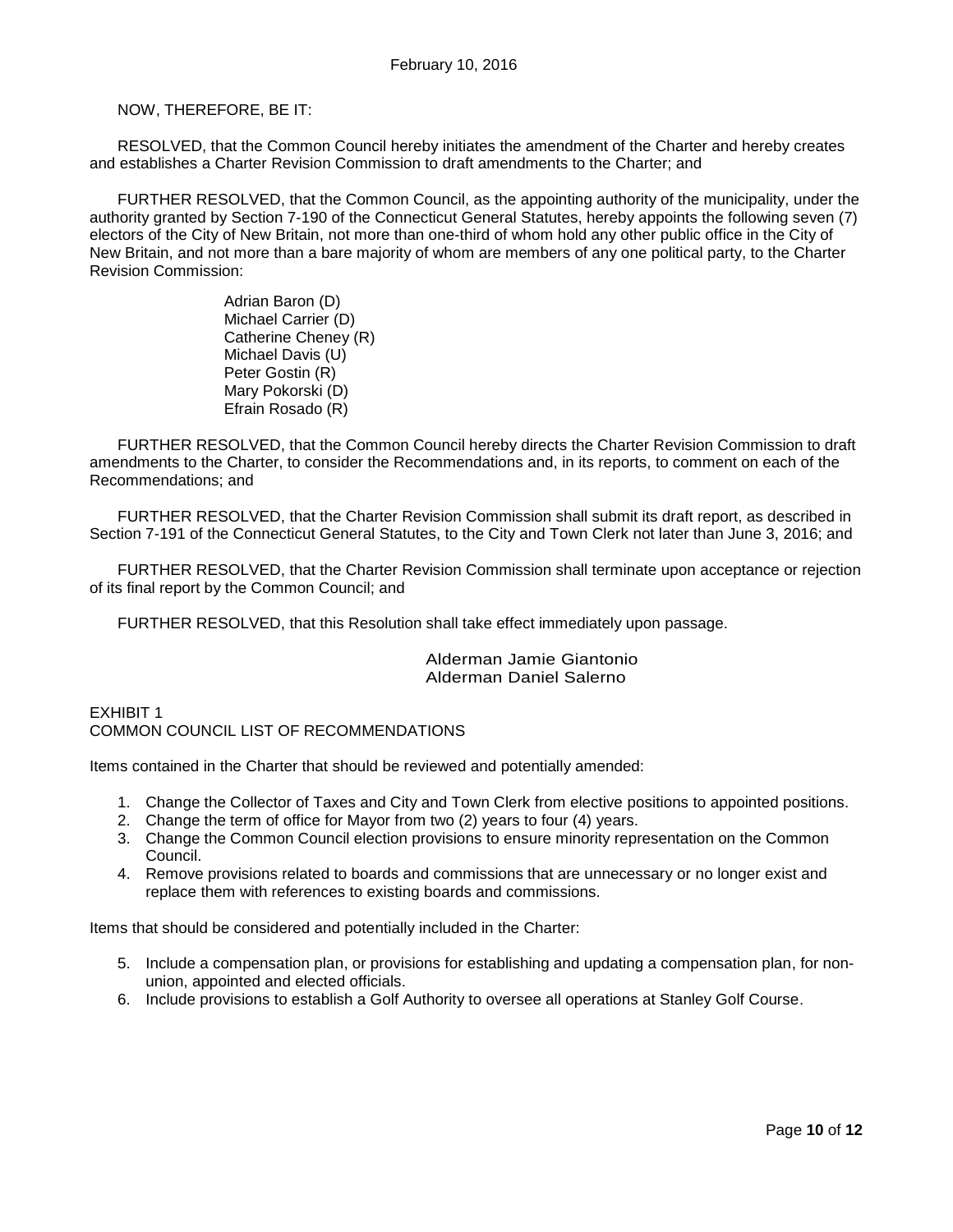#### <span id="page-10-0"></span>4.) ITEM # LITTLE POLAND FESTIVAL. PURPOSE: LICENSE TO BE ISSUED FOR PURPOSE OF CONDUCTING A FESTIVAL. D. DAVIS, S. BLACK, T. COLLINS, C. POLKOWSKI

Item # RE: Little Poland Festival

To Her Honor, the Mayor, and the Common Council of the City of New Britain: the undersigned beg leave to recommend the adoption of the following:

RESOLVED; by the Common Council of the City of New Britain that the Mayor be and is hereby authorized to issue to the Polish Foundation of New Britain, said licenses as may be issued under Chapter 5, Section 5-15 through 5-22, of the Code of Ordinances, for Sunday, April 24, 2016, between the hours of 11:00 AM to 6:00 PM for the purpose of conducting the annual "Little Poland Festival" on Broad Street. The organization is also requesting that the Police Department allow the closure of Broad Street from Gold Street to Washington Street and the closure of Grove Street from Orange Street to Lyman Street. Horace Street access to Broad Street would also be closed.

> Alderman Daniel Davis Alderwoman Shirley Black Alderman Tremell Collins Alderman Christopher Polkowski

<span id="page-10-1"></span>5.) ITEM # PUBLIC PARKING SYSTEM. PURPOSE: LETTER OF AGREEMENT WITH WILLIAM BLAIR & COMPANY, LLC TO CONDUCT A STUDY OF THE NEW BRITAIN PUBLIC PARKING SYSTEM. J. GIANTONIO

Item # RE: Public Parking System

To Her Honor, the Mayor, and the Common Council of the City of New Britain: the undersigned beg leave to recommend the adoption of the following:

WHEREAS, the City of New Britain has an extensive public parking system including the ownership of several parking garages and meters; and

WHEREAS, the City of New Britain is interested in determining whether lease of its public parking system would be in its best economic interests; and

WHEREAS, the city has historically not collected adequate revenues to off- set the maintenance cost of these structures; and

WHEREAS, William Blair & Company, LLC has expressed an interest in studying what the best use of this asset would be; and

WHEREAS, William Blair & Company, LLC will assist the City of New Britain in developing a strategy for undertaking this project including negotiations with any interested persons and prepare a memorandum describing the City's parking system's operations and financial information; and

WHEREAS, William Blair & Company, LLC will serve as external project manager for the potential public private partnership; William Blair & Company, LLC will be responsible for any expenses incurred relating to this project. Now therefore be it,

RESOLVED, That Erin E. Stewart, Mayor is hereby authorized to negotiate and enter into a Letter of Agreement with William Blair & Company, LLC to conduct this study, and to execute any and all documents related thereto.

Alderman Jamie Giantonio